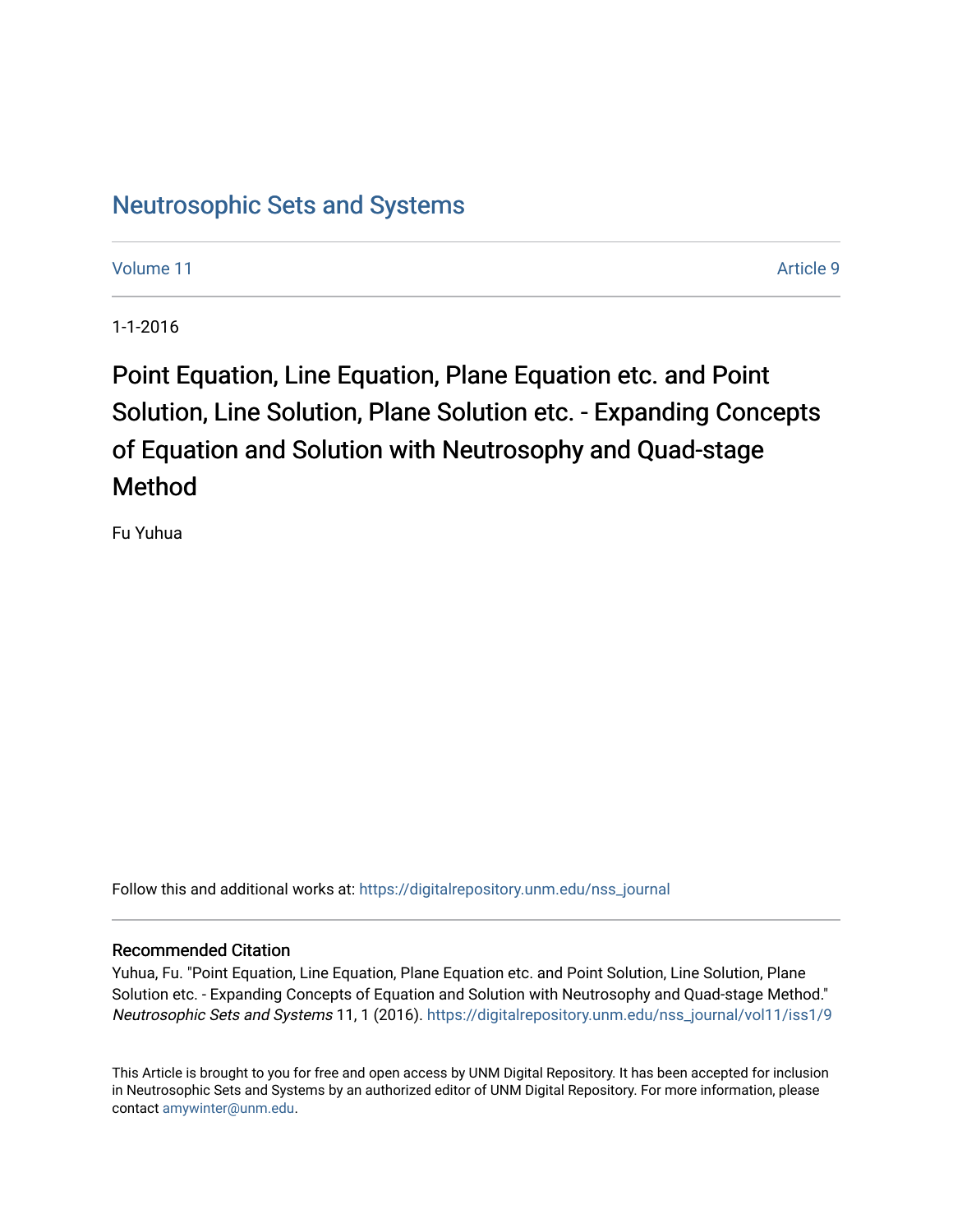

# 67

# Point Equation, Line Equation, Plane Equation etc and Point Solution, Line Solution, Plane Solution etc —Expanding Concepts of Equation and Solution with Neutrosophy and Quad-stage Method

### **Fu Yuhua**

CNOOC Research Institute, China. E-mail: fuyh1945@sina.com

**Abstract**. The concepts of equations and solutions are constantly developed and expanded. With Neutrosophy and Quad-stage method, this paper attempts to expand the concepts of equations and solutions in the way of referring to the concepts of domain of function, the geometry elements included in domain of function, and the like; and discusses point equation, line equation, plane equation, solid equation, sub-domain equation, whole-domain equation, and the like; as well as point solution, line solution, plane solution, solid solution, sub-domain solution, whole-domain solution, and the like. Where: the point solutions may be the solutions of point equation, line equation, plane equation, and the like; similarly, the line solutions may be the solutions of point equation, line equation, plane equation, and the like; and so on. This paper focuses on discussing the single point method to determine "point solution".

**Keywords: Neutrosophy, Quad-stage, point equation, line equation, plane equation, point solution, line solution, plane solution, single point method** 

#### **1 Introduction**

As well-known, equations are equalities that contain unknown.

Also, the concepts of equations and solutions are constantly developed and expanded. From the historical perspective, these developments and expansions are mainly processed for the complexity of variables, functional relationships, operation methods, and the like. For example, from elementary mathematical equations develop and expand into secondary mathematical equations, and advanced mathematical equations. Again, from algebra equations develop and expand into geometry equations, trigonometric equations, differential equations, integral equations, and the like.

With Neutrosophy and Quad-stage method, this paper considers another thought, and attempts to expand the concepts of equations and solutions in the way of referring to the concepts of domain of function, the geometry elements included in domain of function, and the like; and discusses point equation, line equation, plane equation, solid equation, sub-domain equation, whole-domain equation, and the like; as well as point solution, line solution, plane solution, solid solution, sub-domain solution, whole-domain solution, and the like. Where: the point solutions may be the solutions of point equation, line equation, plane equation, and the like; similarly, the line solutions may be the solutions of point equation, line equation, plane equation, and the like; and so on.

#### **2 Basic Contents of Neutrosophy**

Neutrosophy is proposed by Prof. Florentin Smarandache in 1995.

Neutrosophy is a new branch of philosophy that studies the origin, nature, and scope of neutralities, as well as their interactions with different ideational spectra.

This theory considers every notion or idea  $\langle A \rangle$  together with its opposite or negation <Anti-A> and the spectrum of "neutralities" <Neut-A> (i.e. notions or ideas located between the two extremes, supporting neither  $\langle A \rangle$  nor  $\langle An$ ti-A>). The <Neut-A> and <Anti-A> ideas together are referred to as <Non-A>.

Neutrosophy is the base of neutrosophic logic, neutrosophic set, neutrosophic probability and statistics used in engineering applications (especially for software and in-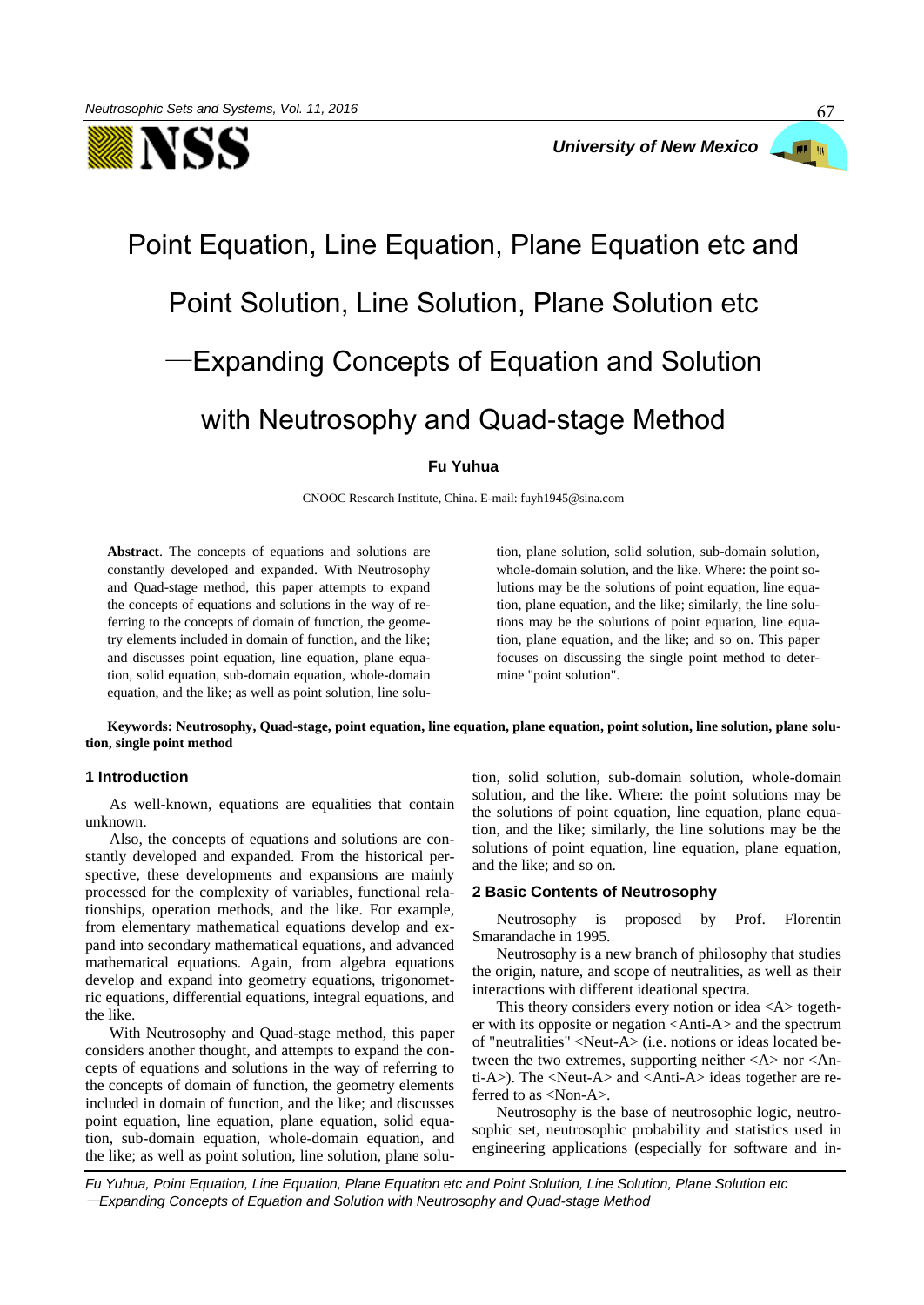formation fusion), medicine, military, cybernetics, and physics.

Neutrosophic Logic is a general framework for unification of many existing logics, such as fuzzy logic (especially intuitionistic fuzzy logic), paraconsistent logic, intuitionistic logic, etc. The main idea of NL is to characterize each logical statement in a 3D Neutrosophic Space, where each dimension of the space represents respectively the truth  $(T)$ , the falsehood  $(F)$ , and the indeterminacy  $(I)$  of the statement under consideration, where T, I, F are standard or non-standard real subsets of ]-0, 1+[ without necessarily connection between them.

More information about Neutrosophy can be found in references  $[1, 2]$ .

#### **3 Basic Contents of Quad-stage**

The first kind of "four stages" is presented in reference [3], and is named as "Quad-stage". It is the expansion of Hegel's triad-stage (triad thesis, antithesis, synthesis of development). The four stages are "general theses", "general antitheses", "the most important and the most complicated universal relations", and "general syntheses". They can be stated as follows.

The first stage, for the beginning of development (thesis), the thesis should be widely, deeply, carefully and repeatedly contacted, explored, analyzed, perfected and so on; this is the stage of general theses. It should be noted that, here the thesis will be evolved into two or three, even more theses step by step. In addition, if in other stage we find that the first stage's work is not yet completed, then we may come back to do some additional work for the first stage.

The second stage, for the appearance of opposite (antithesis), the antithesis should be also widely, deeply, carefully and repeatedly contacted, explored, analyzed, perfected and so on; this is the stage of general antitheses. It should be also noted that, here the antithesis will be evolved into two or three, even more antitheses step by step.

The third stage is the one that the most important and the most complicated universal relations, namely the seedtime inherited from the past and carried on for the future. Its purpose is to establish the universal relations in the widest scope. This widest scope contains all the regions related and non-related to the "general theses", "general antitheses", and the like. This stage's foundational works are to contact, grasp, discover, dig, and even create the opportunities, pieces of information, and so on as many as possible. The degree of the universal relations may be different, theoretically its upper limit is to connect all the existences, pieces of information and so on related to matters, spirits and so on in the universe; for the cases such as to create science fiction, even may connect all the existences, pieces of information and so on in the virtual world. Obviously, this stage provides all possibilities to fully use the complete achievements of nature and society, as well as all the humanity's wisdoms in the past, present and future. Therefore this stage is shortened as "universal relations" (for other stages, the universal relations are also existed, but their importance and complexity cannot be compared with the ones in this stage).

The fourth stage, to carry on the unification and synthesis regarding various opposites and the suitable pieces of information, factors, and so on; and reach one or more results which are the best or agreed with some conditions; this is the stage of "general syntheses". The results of this stage are called "synthesized second generation theses", all or partial of them may become the beginning of the next quad-stage.

#### **4 Expanding concepts of equations and solutions with Neutrosophy and Quad-stage method**

For realizing the innovations in the areas such as science and technology, literature and art, and the like, it is a very useful tool to combine neutrosophy with quad-stage method. For example, in reference [4], expanding Newton mechanics with neutrosophy and quad-stage method, and establishing New Newton Mechanics taking law of conservation of energy as unique source law; in reference [5], negating four color theorem with neutrosophy and quad-stage method, and "the two color theorem" and "the five color theorem" are derived to replace "the four color theorem"; in reference [6], expanding Hegelian triad thesis, antithesis, synthesis with Neutrosophy and Quad-stage Method; in reference [7], interpretating and expanding Laozi's governing a large country is like cooking a small fish with Neutrosophy and Quad-stage Method; in reference [8], interpretating and expanding the meaning of "Yi" with Neutrosophy and Quad-stage Method; and in reference [9], creating generalized and hybrid set and library with Neutrosophy and Quad-stage Method.

Now we briefly describe the general application of neutrosophy to quad-stage method.

In quad-stage method, "general theses" may be considered as the notion or idea <A>; "general antitheses" may be considered as the notion or idea <Anti-A>; "the most important and the most complicated universal relations" may be considered as the notion or idea <Neut-A>; and "general syntheses" are the final results.

The different kinds of results in the above mentioned four stages can also be classified and induced with the viewpoints of neutrosophy. Thus, the theory and achievement of neutrosophy can be applied as many as possible, and the method of quad-stage will be more effective.

The process of expanding concepts of equations and solutions can be divided into four stages.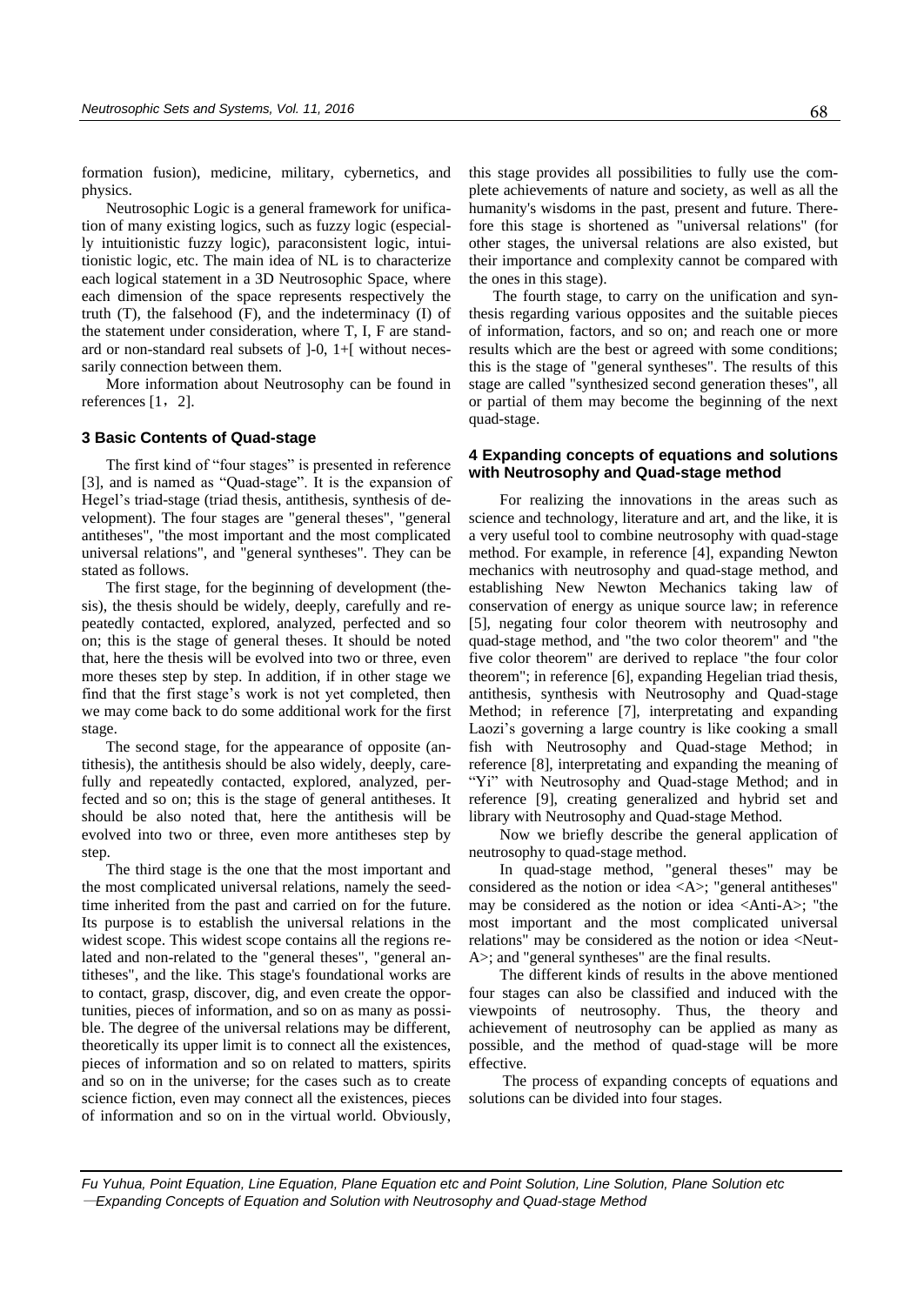The first stage (stage of "general theses"), for the beginning of development, the thesis (namely "traditional concepts of equations and solutions") should be widely, deeply, carefully and repeatedly contacted, explored, analyzed, perfected and so on.

The concepts of equations and solutions have been continuously developed and expanded. From the historical perspective, in this process of development and expansion, for equations, the linear equation, dual linear equation, quadratic equation, multiple equation, geometry equation, trigonometric equation, ordinary differential equation, partial differential equation, integral equation, and the like are appeared step by step; for solutions, the approximate solution, accurate solution, analytical solution, numerical solution, and the like are also appeared step by step. Obviously, these developments and expansions are mainly processed for the complexity of variables, functional relationships, operation methods, and the like.

In the second stage (the stage of "general antitheses"), the opposites (antitheses) should be discussed carefully. Obviously, there are more than one opposites (antitheses) here.

For example, according to the viewpoint of Neutrosophy, if "traditional concepts of equations and solutions" are considered as the concept  $\langle A \rangle$ , the opposite <Anti-A> may be: "non-traditional concepts of equations and solutions"; while the neutral (middle state) fields <Neut-A> including: "undetermined concepts of equations and solutions" (neither "traditional concepts of equations and solutions", nor "non-traditional concepts of equations and solutions"; or, sometimes they are "traditional concepts of equations and solutions", and sometimes they are "nontraditional concepts of equations and solutions"; and the like)

In the third stage, considering the most important and the most complicated universal relations to link with "concepts of equations and solutions". The purpose of this provision stage is to establish the universal relations in the widest scope.

Here, differ with traditional thought, we consider a new thought, and attempt to expand the concepts of equations and solutions in the way of referring to the concepts of domain of function, the geometry elements included in domain of function, and the like.

Obviously, considering other thought, different result may be reached; but this situation will not be discussed in this paper.

In the fourth stage, we will carry on the unification and synthesis regarding various opposites and the suitable pieces of information, factors, and the like that are related to the concepts of equations and solutions; and reach one or more results for expanding the concepts of equations and solutions, which are the best or agreed with some conditions.

It should be noted that, in this stage, various methods can also be applied. Here, we will seek the results according to Neutrosophy and Quad-stage method.

Firstly, analyzing the concept of "domain of function". According to the viewpoint of Neutrosophy, the two extreme elements of "domain of function" are "point domain" and "whole-domain", and in the middle there are: "line domain", "plane domain", "solid domain", "subdomain", and the like; therefore, we can discuss the concepts of point equation, line equation, plane equation, solid equation, sub-domain equation, whole-domain equation, and the like; as well as the concepts of point solution, line solution, plane solution, solid solution, subdomain solution, whole-domain solution, and the like.

#### **4.1 Point equation and point solution, line equation and line solutiom, and the like**

We already know that, "point equation" is the one suitable for a certain solitary point only. For example, when considering the gravity between the Sun (coordinates: 0,0,0) and a planet located at a certain solitary point (coordinates:  $x_0, y_0, z_0$ ), then according to the law of gravity, the following "point equation" can be reached.

$$
F = -\frac{GM_{\text{sun}}m}{x_0^2 + y_0^2 + z_0^2}
$$
 (1)

where,  $M_{\text{sun}}$  is the mass of the Sun; the unknown in the equation is the mass of the planet only.

When considering the gravity between the Sun and a planet located at its elliptical orbit, substituting the polar equation of the ellipse into the law of gravity, then the following "line equation" can be reached, and it is suitable

for the entire elliptical orbit.  
\n
$$
F = -\frac{GM_{sun}m(1 + e\cos\varphi)^2}{a^2(1 - e^2)^2}
$$
\n(2)

When considering the gravity between the Sun and a planet located at the inner surface of the sphere ( $r = r_0$ ), substituting  $r = r_0$  into the law of gravity, then the following "plane ( inner surface ) equation" can be reached, and it is suitable for the entire inner surface of the sphere.

$$
F = -\frac{GM_{\text{sun}}m}{r_0^2} \tag{3}
$$

When considering the gravity between the Sun and a point located in a hollow ball ( $r_1 \le r \le r_2$ ), substituting  $r_1 \le r \le r_2$  into the law of gravity, then the following "solid equation" can be reached, and it is suitable for the entire hollow ball.

$$
F = -\frac{GM_{\text{sun}}m}{r^2}, \quad r_1 \le r \le r_2 \tag{4}
$$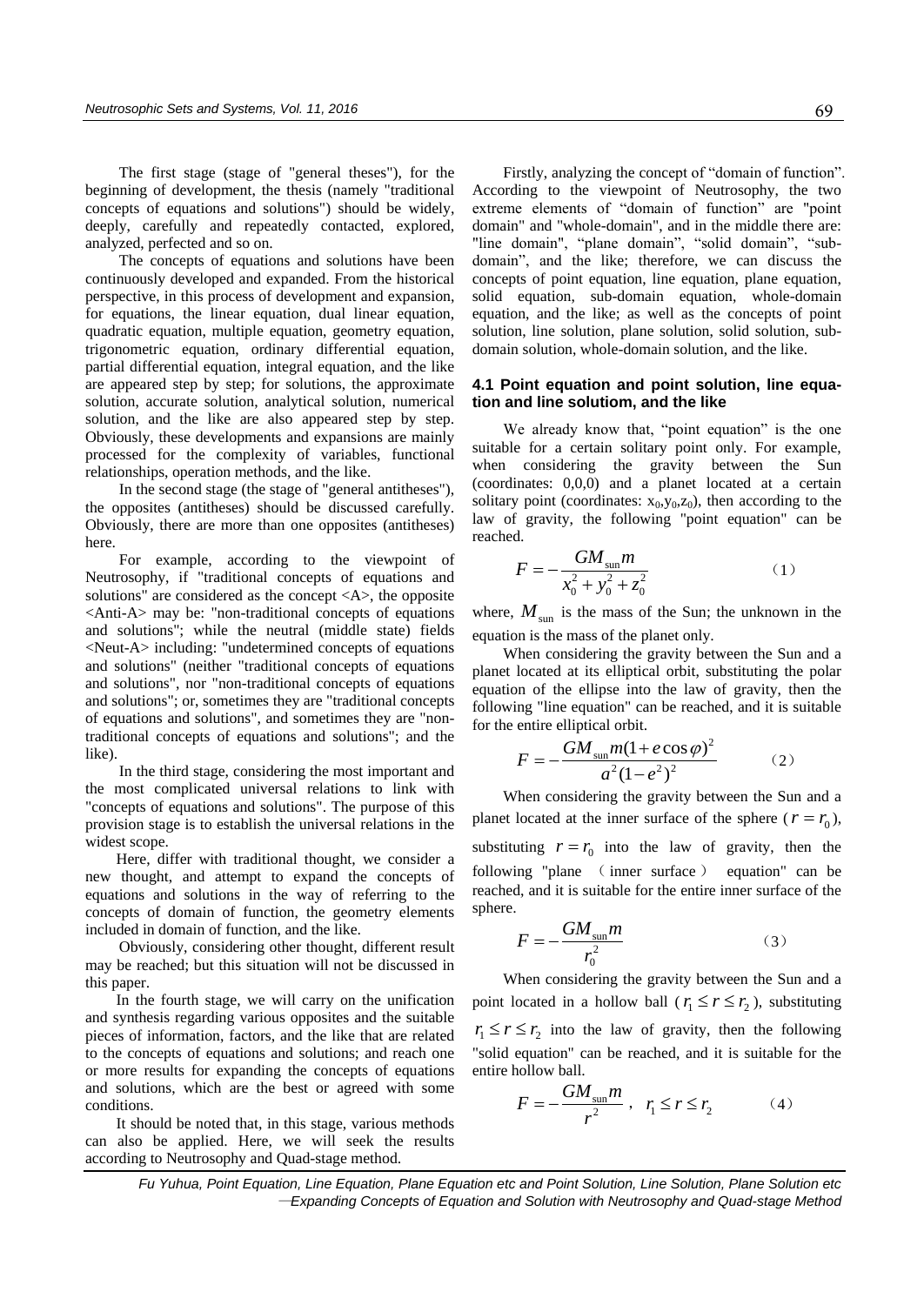When considering the gravity between the Sun and a point located in the sub-domain ( $x \ge x_0$ ), substituting  $x \ge x_0$  into the law of gravity, then the following "subdomain equation" can be reached, and it is suitable for the entire sub-domain.

$$
F = -\frac{GM_{\text{sun}}m}{x^2 + y^2 + z^2}, \quad x \ge x_0 \tag{5}
$$

When considering the gravity between any two objects, according to the law of gravity, the following "whole-domain equation" can be reached, it is suitable for the entire three-dimensional space, and the two objects may not include the Sun.

$$
F = -\frac{GMm}{x^2 + y^2 + z^2} \tag{6}
$$

Accordingly, when considering the gravity between the Sun (coordinates: 0,0,0) and a planet located at a certain solitary point (coordinates:  $x_0, y_0, z_0$ ), and if the mass of the planet is given (equals to  $m_0$ ), then according to the law of gravity, the following "point solution" can be reached.

$$
F = -\frac{GM_{\text{sun}}m_0}{x_0^2 + y_0^2 + z_0^2}
$$
 (7)

where,  $M_{\text{sun}}$  is the mass of the Sun;  $m_0$  is the mass of the planet.

When considering the gravity between the Sun and a planet located at its elliptical orbit, substituting the polar equation of the ellipse into the law of gravity, if the planet's parameters are given (equal to  $e_0$  and  $a_0$ ), and the mass of the planet is also given (equals to  $m_0$ ), then the following "line solution" can be reached, and it is

suitable for the entire elliptical orbit.  
\n
$$
F = -\frac{GM_{sun}m_0(1 + e_0 \cos \varphi)^2}{a_0^2(1 - e_0^2)^2}
$$
\n(8)

When considering the gravity between the Sun and a planet located at the inner surface of the sphere ( $r = r_0$ ), substituting  $r = r_0$  into the law of gravity, and if the mass of the planet is given (equals to  $m_0$ ), then the following "plane (inner surface) solution" can be reached, and it is suitable for the entire inner surface of the sphere.

$$
F = -\frac{GM_{\text{sun}}m_0}{r_0^2} \tag{9}
$$

When considering the gravity between the Sun and a point located in a hollow ball ( $r_1 \le r \le r_2$ ), substituting

 $r_1 \le r \le r_2$  into the law of gravity, and if the mass of the point is given (equals to  $m_0$ ), then the following "solid solution" can be reached, and it is suitable for the entire hollow ball.

$$
F = -\frac{GM_{\text{sun}}m_0}{r^2}, \quad r_1 \le r \le r_2 \tag{10}
$$

When considering the gravity between the Sun and a point located in the sub-domain ( $x \ge x_0$ ), substituting  $x \ge x_0$  into the law of gravity, and if the mass of the point is given (equals to  $m_0$ ), then the following "sub-domain solution" can be reached, and it is suitable for the entire sub-domain.

$$
F = -\frac{GM_{\text{sun}}m_0}{x^2 + y^2 + z^2}, \quad x \ge x_0 \tag{11}
$$

When considering the gravity between any two objects, if both the masses of the two objects are given (equal to  $M_0$  and  $m_0$ ), then according to the law of gravity, the following "whole-domain solution" can be reached, it is suitable for the entire three-dimensional space, and the two objects may not include the Sun.

$$
F = -\frac{GM_0m_0}{x^2 + y^2 + z^2}
$$
 (12)

#### **4.2 Determining point solution with single point method**

In the existing methods for solving ordinary differential equations, there are already the examples for seeking the solution (point solution) suitable for one solitary point.

For example, consider the following differential equation

$$
y' = y, \quad y(0) = 1 \tag{13}
$$

It gives

$$
y'(0) = y''(0) = y'''(0) = y^{(n)}(0) = 1
$$

According to the power series formula for 
$$
x = x_0
$$
  
 $y = y(x_0) + y'(x_0)x/1 + y''(x_0)x^2/2 + \cdots$ 

It gives the "point solution" for  $x_0 = 0$  as follows

$$
y = 1 + x/1! + x^2/2! + \cdots
$$

However, this "point solution" is applicable to the "whole-domain", while in this paper we will consider the "point solution" suitable for one solitary point only.

*Fu Yuhua, Point Equation, Line Equation, Plane Equation etc and Point Solution, Line Solution, Plane Solution etc*  —*Expanding Concepts of Equation and Solution with Neutrosophy and Quad-stage Method*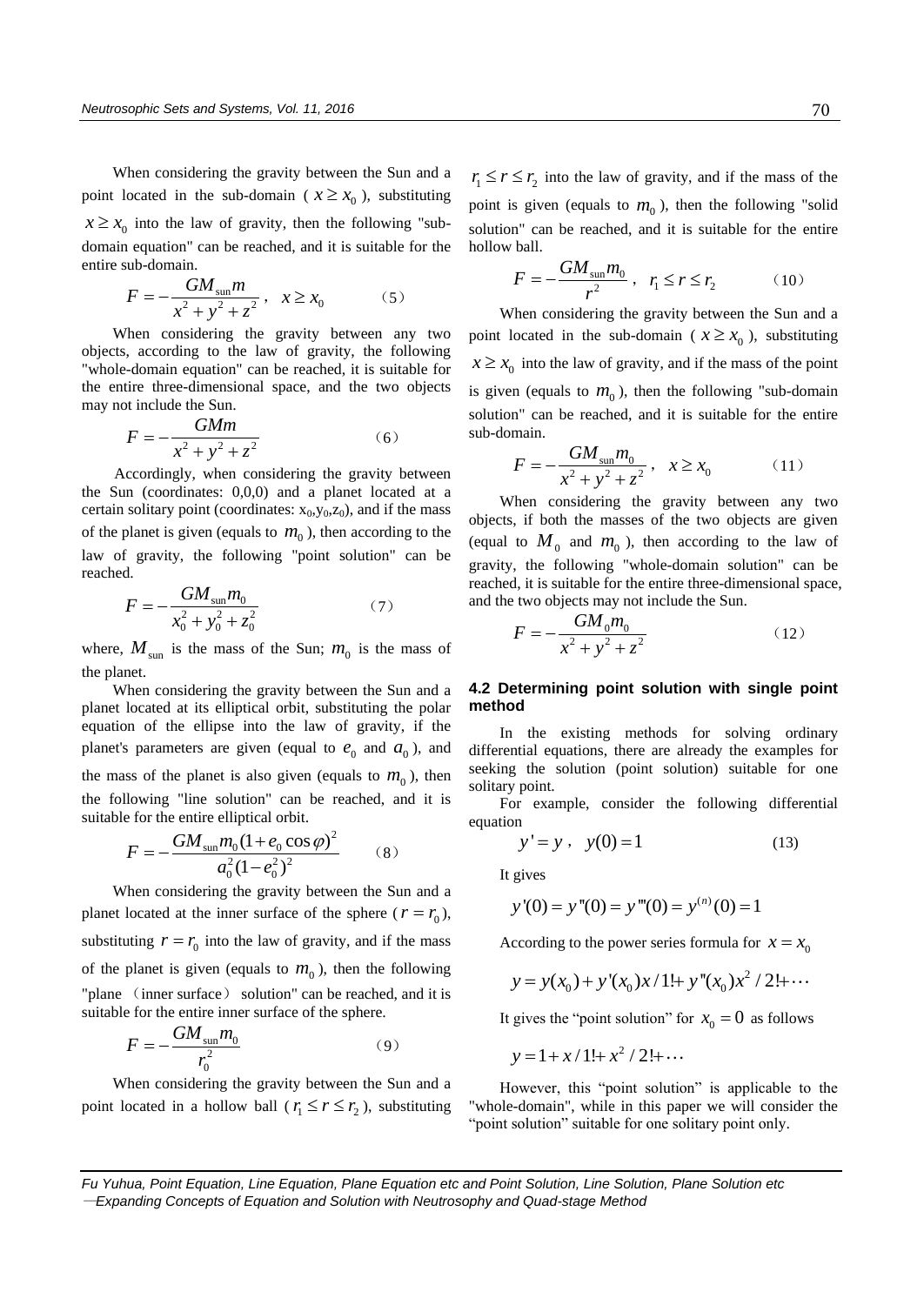For example, the single point method can be used to find the "point solution" of hydraulic problem that is suitable for one solitary point only. This kind of "point solution" is finding independently, namely the effect of other points may not be considered. As finding "point solution" for a certain point, the point collocation method should be used; that means that the "point solution" will satisfy the boundary condition on some selected boundary points; and on this certain point satisfy the hydraulic equation and the derived equations that are formed by running the derivitive operations to the hydraulic equation. Finally all the undetermined constants for the "point solution" will be determined by solving the equations that are formed by above mentioned point collocation method.

In reference [10], the single point method was used to determine the "point solution" on a certain solitary point for the problem of potential flow around a cylinder between two parallel plates.



Fig. 1. Potential flow around a cylinder between two parallel plates

As shown in Figure 1, due to symmetry, one-fourth flow field in the second quadrant can be considered only. The differential equation is as follows

 $F = \partial^2 \varphi / \partial x^2 + \partial^2 \varphi / \partial y^2 = 0$  (14) On boundary *ab*  $\varphi = 0$ ,  $v_y = 0$ On cylinder boundary *bc*  $\varphi = 0$ ,  $v_r = 0$ On boundary *cd*  $v_y = 0$ On plate boundary *ed*  $\varphi = 2, v_y = 0$ On entrance boundary *ae*  $\varphi = y$ ,  $v_x = 1$ 

Taking "point solution" as the following form containing n undetermined constants:\n
$$
y'' + 2y = 0
$$

$$
\varphi = y + y(x^{2} - 12.25)(y^{2} - 4)(K_{1} + K_{2}x^{2} + K_{3}y^{2} + K_{4}x^{4} + K_{5}y^{4} + K_{6}x^{2}y^{2} + \dots + K_{n}x^{p}y^{q})
$$
\n(15)

Other 4 boundary equations are as follows On point *b*

$$
v_r(-1,0) = 0 \tag{16}
$$

On point *c*  
\n
$$
\varphi(0,1) = 0
$$
\n(17)

On point *f*

$$
\varphi(-0.7071, 0.7071) = 0 \tag{18}
$$

$$
v_r(-0.7071, 0.7071) = 0 \tag{19}
$$

For a certain solitary point  $(x_0, y_0)$ , as  $n = 6$ , only 2 boundary equations Eq.(16) and Eq.(17) are considered; and the following 4 single point equations are considered.

The first single point equation is reached by Eq.(14)

$$
F(x_0, y_0) = 0 \tag{20}
$$

Other 3 single point equations are reached as follows by running the derivitive operations to Eq.(14).

$$
\partial F(x_0, y_0) / \partial x = 0 \tag{21}
$$

$$
\partial F(x_0, y_0) / \partial y = 0 \tag{22}
$$

$$
\partial^2 F(x_0, y_0) / \partial x \partial y = 0 \tag{23}
$$

Substituting the coordinates values  $(x_0, y_0)$  into Eq.(16) and Eq.(17), and Eq.(20) to Eq.(23); after solving these 6 equations, the 6 undetermined constants  $K_1$  to  $K_6$ can be determined, namely the "point solution" for  $n = 6$ is reached.

As  $n > 8$ , the 4 boundary equations Eq.(16) to Eq.(19) are considered; and besides the 4 single point equations Eq. $(20)$  to Eq. $(23)$ , the following single point equations derived by running the derivitive operations to Eq.(14) are also considered.

$$
\partial^2 F(x_0, y_0) / \partial x^2 = 0 \tag{24}
$$

$$
\partial^2 F(x_0, y_0) / \partial y^2 = 0 \tag{25}
$$

$$
\partial^3 F(x_0, y_0) / \partial x^3 = 0 \tag{26}
$$

$$
\partial^3 F(x_0, y_0) / \partial x^2 \partial y = 0 \tag{27}
$$

$$
\partial^3 F(x_0, y_0) / \partial x \partial y^2 = 0 \tag{28}
$$

$$
\partial^3 F(x_0, y_0) / \partial y^3 = 0 \tag{29}
$$

Substituting the coordinates values  $(x_0, y_0)$  into Eq.(16) to Eq.(19), as well as Eq.(20) to Eq.(24), and the like; after solving these n equations, the n undetermined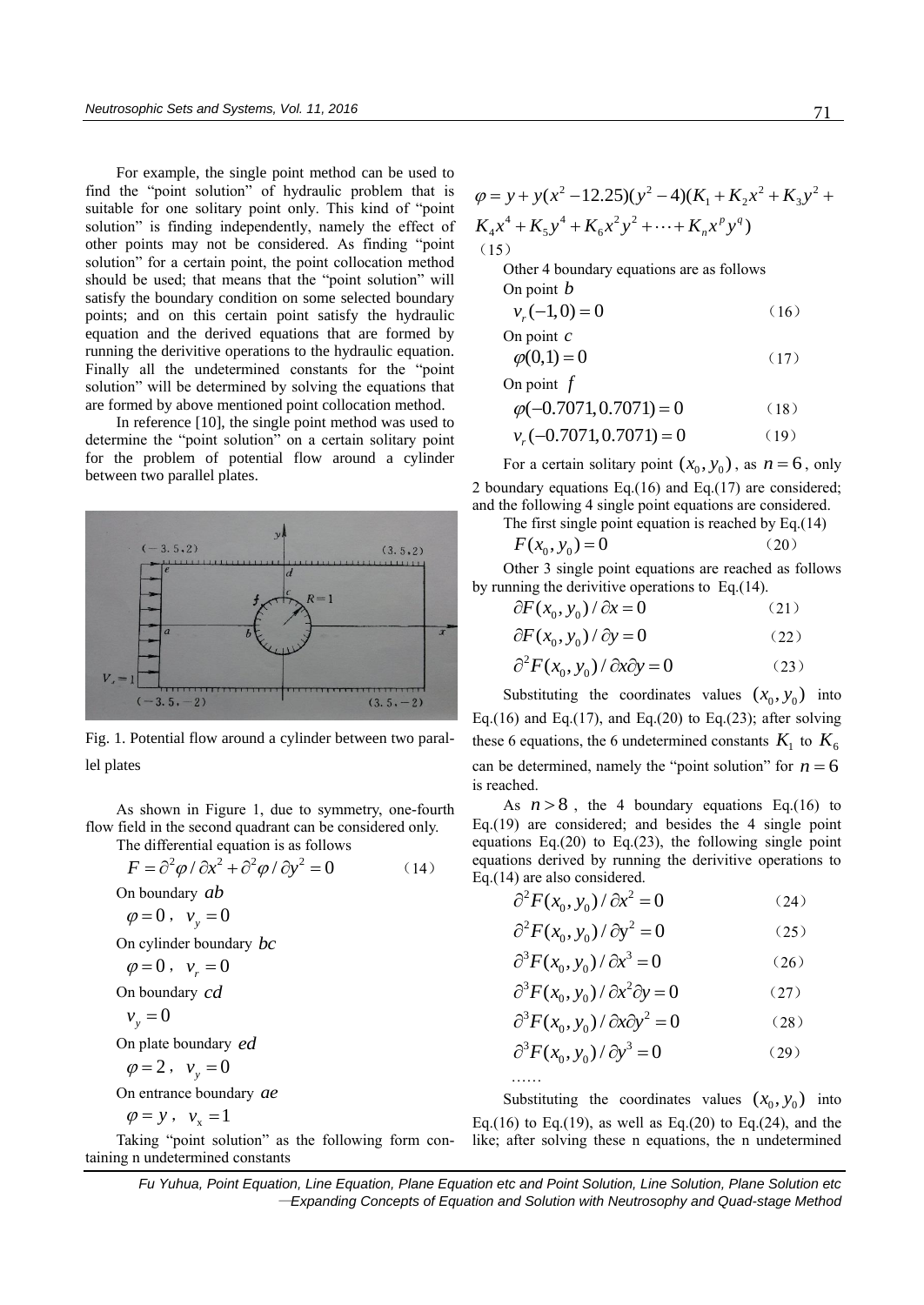constants  $K_1$  to  $K_n$  can be determined, namely the "point" solution" as the form of Eq.(15) is reached.

For 8 solitary points, the comparisons between accurate analytical solution (AS) and point solution (PS) for the values of  $\varphi$  are shown in table 1.

Table 1. Comparisons between accurate analytical solution (AS) and point solution (PS) for the values of  $\varphi$ 

| $x_{0}$ | $y_0$ |                         |       |       | AS $n = 6$ $n = 10$ $n = 14$ $n = 19$ |       |
|---------|-------|-------------------------|-------|-------|---------------------------------------|-------|
|         |       | $-3.4$ 1.75 1.747 1.744 |       | 1.743 | 1.746                                 | 1.746 |
|         |       | $-3.0$ 1.75 1.744 1.729 |       | 1.735 | 1.736                                 | 1.738 |
|         |       | $-2.5$ 1.75 1.736       | 1.694 | 1.751 | 1.713                                 | 1.732 |
|         |       | $-2.0$ 1.75 1.721       | 1.609 | 1.782 | 1.631                                 | 1.766 |
|         |       | $-3.4$ 1.50 1.494       | 1.489 | 1.483 | 1.492                                 | 1.493 |
|         |       | $-3.0$ 1.50 1.488       | 1.459 | 1.452 | 1.473                                 | 1.474 |
|         |       | $-2.5$ 1.50 1.474       | 1.397 | 1.450 | 1.439                                 | 1.460 |
|         |       | $-2.0$ 1.50 1.445       | 1.248 | 1.518 | 1.272                                 | 1.563 |

For more information about single point method, see references [11-13].

The single point method can also be used for prediction.

For example, the sea surface temperature distribution of a given region, is a special two-dimensional problem influenced by many factors, and it is very difficult to be changed into 2 one-dimensional problems. However, this problem can be predicted for a certain solitary point by single point method.

The following example is predicting the monthly average sea surface temperature.

Based on sectional variable dimension fractals, the concept of weighted fractals is presented, i.e., for the data points in an interval, their  $r$  coordinates multiply by different weighted coefficients, and making these data points locate at a straight-line in the double logarithmic coordinates. By using weighted fractals, the monthly average sea surface temperature (MASST) data on the point 30ºN, 125ºE of Northwest Pacific Ocean are analyzed. According to the MASST from January to August in a certain year (eight-point-method), the MASST from September to December of that year has been predicted. Also, according to the MASST of August merely in a certain year (one-pointmethod), the MASST from September to December of that year has been predicted.

The MASST prediction results are as follows.

Table 2. MASST prediction results (unit: new by using eight-point-method (8PM) and one-point-method(1PM)

|  |  | Year Notes Sep. Oct. Nov. Dec.   |  |
|--|--|----------------------------------|--|
|  |  | 1958 8PM 28.21 25.51 22.67 20.17 |  |
|  |  | 1PM 28.24 25.55 22.72 20.22      |  |

| Real value 27.7 |       | 25.5  | 21.2  | 20    |  |
|-----------------|-------|-------|-------|-------|--|
| 1959<br>8PM     | 28.20 | 25.56 | 22.75 | 20.28 |  |
| 1PM             | 28.19 | 25.54 | 22.73 | 20.26 |  |
| Real value 27.6 |       | 24.7  | 22.9  | 20    |  |
| 1960<br>8PM     | 27.95 | 25.36 | 22.60 | 20.16 |  |
| 1PM             | 28.05 | 25.51 | 22.78 | 20.36 |  |
| Real value 28   |       | 26    | 21.8  | 20    |  |
| 1961<br>8PM     | 28.70 | 26.14 | 23.37 | 20.91 |  |
| 1PM             | 28.34 | 25.57 | 22.69 | 20.16 |  |
| Real value 28.4 |       | 26.2  | 22.8  | 22    |  |
| 1962<br>8PM     | 28.30 | 26.00 | 23.46 | 21.17 |  |
| 1PM             | 27.90 | 25.48 | 22.83 | 20.47 |  |
| Real value 28   |       | 25    | 21    | 20    |  |
| 1963<br>8PM     | 29.36 | 27.86 | 25.78 | 23.80 |  |
| 1PM             | 27.86 | 25.47 | 22.85 | 20.50 |  |
| Real value 27.5 |       | 24.5  | 21    | 18    |  |
| 8PM<br>1964     | 28.04 | 25.83 | 23.32 | 21.05 |  |
| 1PM             | 27.80 | 25.46 | 22.86 | 20.54 |  |
| Real value 28   |       | 24.5  | 22    | 19    |  |

In addition, according to the phenomenon of fractal interrelation and the fractal coefficients of this point's MASST and the monthly average air temperature of August of some points, the monthly average air temperatures of these points from September to December have also been predicted. For detailed information, see reference [14].

#### **4.3 Relationship between various equations and various solutions**

According to Neutrosophy and Quad-stage method; and contacting the concepts of domain of function, the geometry elements included in domain of function, and the like; the concept of equation can be expanded into the concepts of point equation, line equation, plane equation, solid equation, sub-domain equation, whole-domain equation, and the like; and the concept of solution can be expanded into the concepts of point solution, line solution, plane solution, solid solution, sub-domain solution, wholedomain solution, and the like. However, the relationships between them are not the one by one corresponding relationships. Where: the point solutions may be the solutions of point equation, line equation, plane equation, and the like; similarly, the line solutions may be the solutions of point equation, line equation, plane equation, and the like; and so on.

#### **5 Conclusions**

The combination of neutrosophy and quad-stage method can be applied to effectively reliaze the expansion of "traditional concepts of equations and solutions". The results of expansion are not fixed and immutable, but the